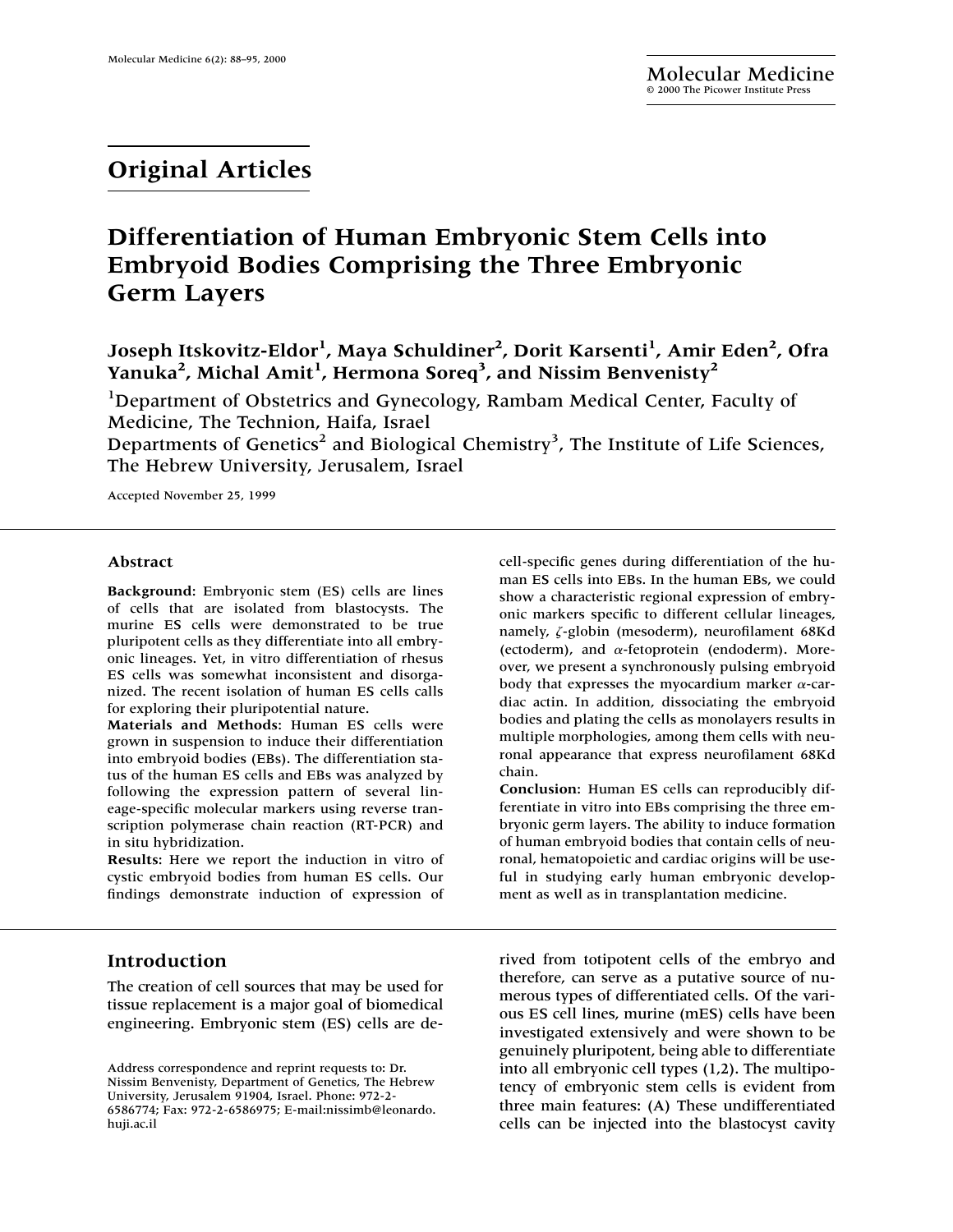and the resultant embryos implanted in pseudopregnant mice. The injected ES cells contribute to all cell types in the chimeric progeny mice, including the germ layer. Thus, in the next generation, mice with the genotype of the ES cells are born (3,4). (B) Subcutaneous injection of embryonic stem cells into syngeneic mice induces teratomas, which may include cells of endodermal, ectodermal or mesodermal origin (5). (C) In vitro aggregation of ES cells results in formation of embryoid bodies (EBs), with regional differentiation into embryonically distinct cell types. During their in vitro maturation, mES cells undergo massive morphological changes, and acquire various molecular markers of differentiated cell types. These include  $\zeta$ -globin, a marker of hematopoietic cells (6,7), neurofilament-68Kd, a marker of neuronal cells (8,9), and albumin, which is a marker of hepatic cells (9). Thus, the capacity of mES cells to undergo terminal differentiation in vitro to cells of the mesoderm, ectoderm and endoderm lineages has been well documented. Most recently, ES cell lines, derived from human embryos produced by in vitro fertilization, were established (10). The embryos were cultured to the blastocyst stage and inner cell masses were isolated and grown as ES cells. The established cell lines have normal karyotypes, proliferate in culture with an undifferentiated phenotype and differentiate into the various embryonic lineages in teratomas (10). Clearly, any potential future use of human ES (hES) cells will depend on their capacity to undergo embryonic differentiation in vitro. To this end, we initiated a study aimed at inducing hES cell differentiation in vitro into EBs.

Unlike the murine ES cell lines, EBs formation from primate ES cells presented considerable difficulties. Thus, EBs differentiation from ES cells derived from the common marmoset (11) were well organized, but appeared inconsistent and asynchronous, and differentiation of ES cells from the rhesus monkey (12) was disorganized, so that the resultant EBs failed to form vesicular structures (13). To overcome these obstacles, we explored the potential of the hES cells to aggregate in suspension and form EBs.

## **Materials and Methods**

# *Cell Culture*

hES cells (H9 clone; 10) were grown on mouse embryo fibroblasts in culture medium that consisted of 80% KnockOut® DMEM (an optimized Dulbeco's modified Eagle's medium for ES cells; Gibco-BRL, Gaithersburg, MD), 20% KnockOut® SR (a serum-free formulation; Gibco-BRL), 1 mM glutamine (Gibco-BRL),  $0.1 \text{ mM } \beta$ -mercaptoethanol (Sigma, St. Louis, MO), 1% nonessential amino acids stock (Gibco-BRL),  $10^3$  units/ml leukemia inhibitor factor (LIF) (Gibco-BRL), and 4 ng/ml basic fibroblast growth factor (bFGF; Gibco-BRL). Under these conditions, most of the cells were kept in an undifferentiated state. To induce formation of EBs, ES cells were transferred using either colagenase (1 mg/ml; Gibco-BRL) or trypsin/EDTA (0.1%/ 1 mM) to plastic Petri dishes (Miniplast, Ein-Shemer, Israel) to allow their aggregation and prevent adherence to the plate. Usually about  $10^6$  ES cells were incubated in each 50 mm Petri plate. The hEBs were grown in the same culture medium, except that it lacked LIF and bFGF.

#### *RNA and RT-PCR*

Total RNA was extracted as described (14) and cDNA was synthesized from 1  $\mu$ g total RNA, using random hexamer  $(pd(N)<sub>6</sub>)$  as primer (Pharmacia Biotech, Uppsala, Sweden) and Moloney Murine Leukemia Virus (M-MLV) reverse transcriptase (Gibco-BRL). cDNA samples were subjected to polymerase chain reaction (PCR) amplification with DNA primers selective for the human genes. For each gene, the two DNA primers derived from different exons, so as to ensure that the PCR product represented the specific mRNA species and not the genomic DNA. PCR was performed under linear conditions, to reflect the original amount of the specific transcript. The PCR primers used and the reaction conditions were:

- $\bullet$   $\alpha$ -fetoprotein; AGAACCTGTCACAAGCT-GTG and GACAGCAAGCTGAGGATGTC; Product: 676 base pair (bp); 20 cycles at 60°C in  $1 \text{ mM } MgCl<sub>2</sub>$ .
- $\overline{\phantom{a}}$   $\zeta$ -globin; GACTGAGAGGACCATCATTG and TCAGGACAGAGGATACGACC; Product: 397 bp. 25 cycles at  $60^{\circ}$ C in 1 mM
- MgCl<sub>2</sub>.<br>**GAPDH**: AGCCACATCGCTCAGACACC and GTACTCAGCGGCCAGCATCG; Product: 302 bp. 20 cycles at  $60^{\circ}$ C in 1 mM  $MgCl<sub>2</sub>$ .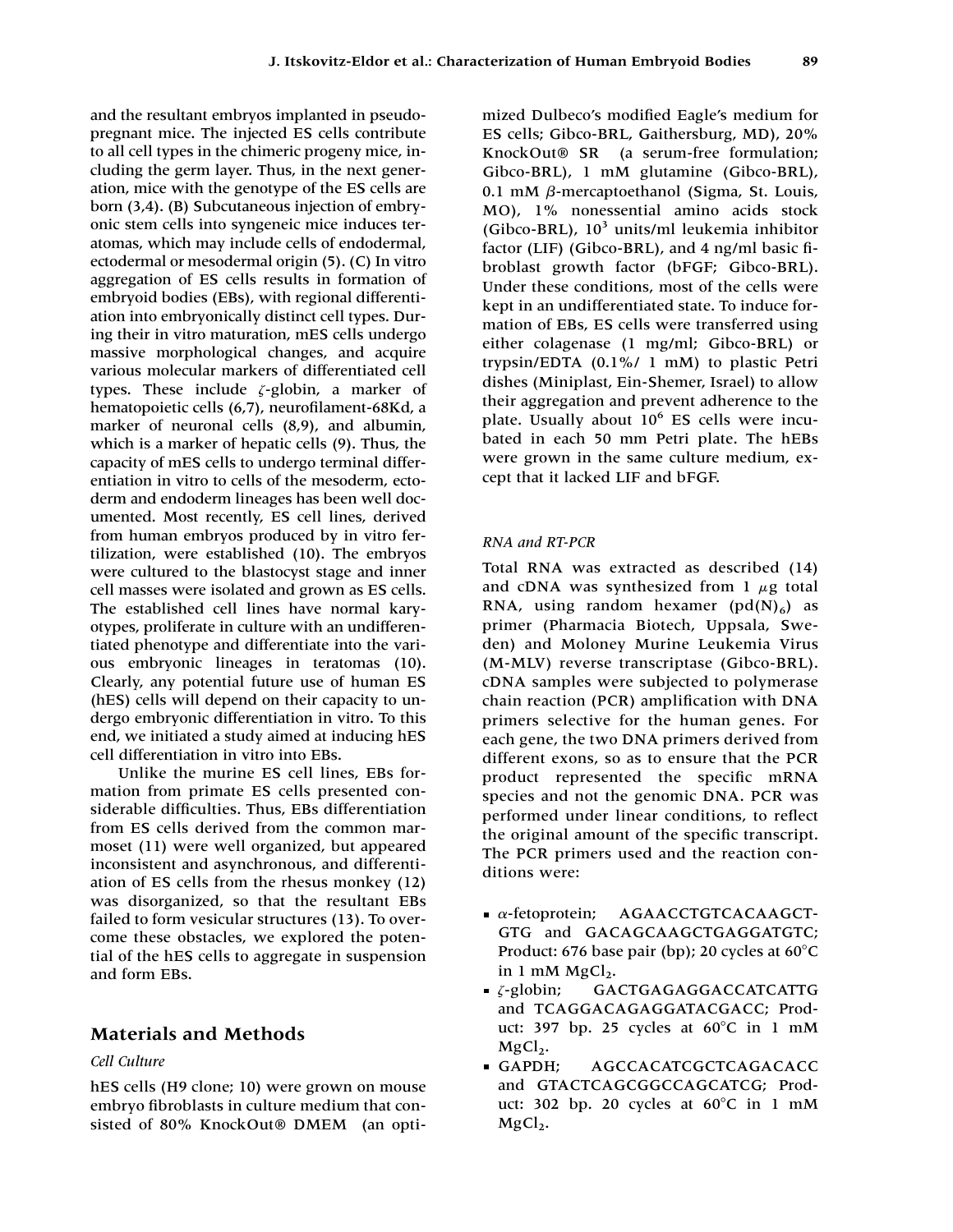

в



**Fig. 1. Formation of human cystic embryoid bodies.** (A) Time scale of hEBs development. Shown from left to right is a gradual growth and transformation with time of simple, densely packed hEBs into cystic hEBs. To induce formation of EBs, ES cells were transferred to plastic Petri dishes to allow their aggregation and grown in culture medium lacking leukemia inhibitor factor (LIF) and basic fibroblast growth factor (bFGF). Shown from I to IV are EBs from 3, 7, 10 and 14 days, respec-

PCR products were analyzed by Southern blot hybridization (15). Probes were radiolabelled by random priming (Boehringer Mannheim, Indianapolis, IN) using  $[\alpha^{-3}$ <sup>2</sup>P]dCTP (3000 Ci/mM; NEN - Life Science Products, Boston, MA).

#### *In Situ Hybridization*

The EBs were fixed in 4% paraformaldehyde and embedded in paraffin. 5  $\mu$ m paraffin-

tively, after their transfer to Petri dishes. I: simple EB; II & III: cavitated EB; IV: cystic EB. Scale bar, 200  $\mu$  m. (B) Morphological differentiation. Shown are 5  $\mu$  m paraffin–embedded sections of 20-day-old EBs stained with hematoxylin and eosin (H&E; I-III), in different magnifications. I:  $\times$ 5; scale bar, 400  $\mu$  m. II:  $\times$ 20; scale bar, 100  $\mu$  m. III:  $\times$ 40; scale bar, 50  $\mu$  m. Note in the enlarged EB, a single cell layer of endodermal–like cells in the periphery and epithelial cells surrounding a lumen in the center.

embedded serial sections of EBs were hybridized to specific 5'-biotinilated RNA probes and labeled with a fluorogenic product of streptavidin-conjugated alkaline phosphatase (16). When in situ hybridization was performed on cells from dissociated EBs, the cells were grown on glass cover slides coated with fibronectin (50  $\mu$ g/ml in phosphatebuffered saline (PBS; Boehringer Mannheim). The probes used were 50-mer 2'-O-methyl 5'-biotinylated cRNA of either  $\alpha$ -fetopro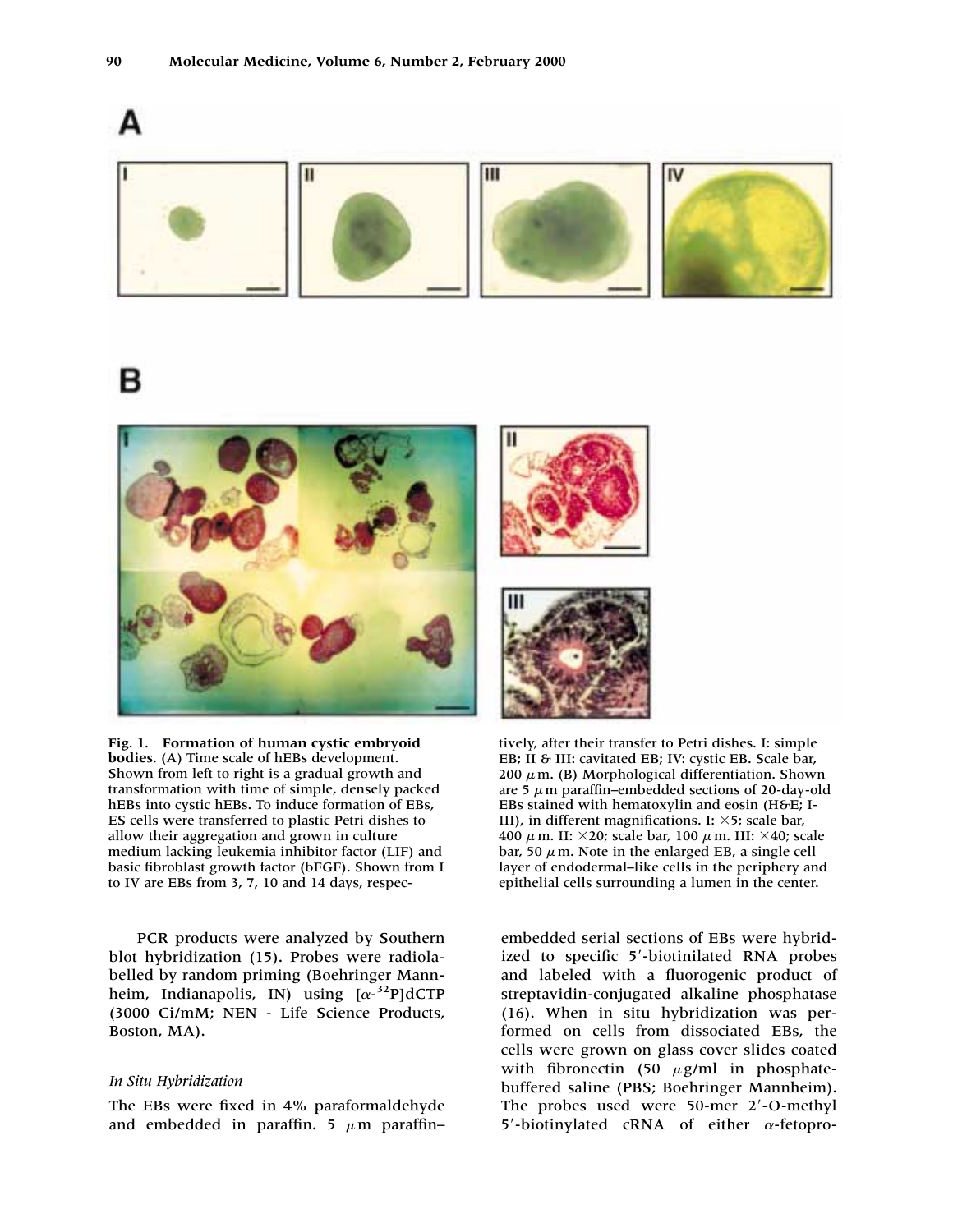tein–TTGTCCCTCTTCAGCAAAGCGAGTTC-CTGGCCTTGGCAGCATT,  $\zeta$ -globin-TGATG-GTCCTCTCAGTCTTGGTCAGAGACATG-GCGGCAGGGTGGGCAGCT, neurofilament 68Kd–CCTGCGTGCGGATGGACTTGAG-GTCGTTGCTGATGGCGGCTACCTGGCTC, or -cardiacactin–CGGTGGACAATGGATGGGC-CTGCCTCATCGTACTCTTGCTTGTAATCCA.

### **Results**

To explore the potential of the hES cells to differentiate in vitro, we tried to aggregate the hES in suspension in order to form EBs. In suspension, the hES cells were cultured without LIF and bFGF. In addition, we grew the cells on Petri dishes to prevent their adherence to the plate. Under these conditions, hES cells consistently aggregated and formed EBs. Figure 1A shows EBs photographed from 3 to 14 d after initiation of cellular aggregation of the hES cells. Initially, these bodies were largely composed of densely packed hES cells, creating simple EBs (Fig. 1A-I). Soon after, the center of the bodies became cavitated (Fig. 1A-II and III) and the bodies began to accumulate fluid and turn into cystic EBs (Fig. 1A-IV). Twenty days after initiation of cellular aggregation 20–90% of the structures were cystic (Fig. 1B-I). In parallel, we noted the development of a variety of cells with epithelial and endodermal morphology (Fig. 1B-II and III).

To examine the differentiation status of the cultured hEBs, we extracted RNA from 20-day-old hEBs and from ES cells grown on mouse embryo fibroblasts (as feeder cells). cDNA was reverse-transcribed from this RNA and the expression of several marker genes was tested by PCR under nonsaturating linear conditions using several human-specific DNA primers. For each RNA transcript, the DNA primers derived from separate exons to allow verification that the PCR product represented the cDNA and not the genomic DNA. In addition, in each set of reactions, a sample of RNA (and not cDNA) was used as a template to control for any DNA contamination. The identity of each of the amplified PCR products was verified by sequence analysis, using an ABI 377 sequencer (Perkin Elmer, Foster City, CA). Robust expression of  $\alpha$ -fetoprotein, an endodermal marker (17) and *-*-globin, a marker of early hematopoietic cells (18; Fig. 2), demonstrated that the EBs had begun differentiating. The house-keeping gene, glyceraldehyde 3-phosphate dehydrogenase (GAPDH), served as an internal control. Some significant differentiation also occurred in the ES cells grown on feeders, as demonstrated by low levels of  $\alpha$ -fetoprotein and  $\zeta$ -globin in the ES samples. By comparison with the EB samples, the significantly more intense PCR products from the hEB RNA supported and extended the conclusion



**Fig. 2. Expression of cell-specific genes in human cystic embryoid bodies.** Shown is an RT-PCR analysis of expression of  $\alpha$ -fetoprotein ( $\alpha$ FP), *-*-globin and glyceraldehyde–3–phosphate dehydrogenase (GAPDH) in human embryonic stem (ES) cells grown on feeder cells, or in 20 day-old

embryoid bodies (EB). PCR was performed under linear conditions in order to reflect the original amount of the specific transcript. Linearity is demonstrated by the 1/10 column showing a PCR assay performed with one-tenth of the amount of cDNA used in the PCR assay of the EB sample.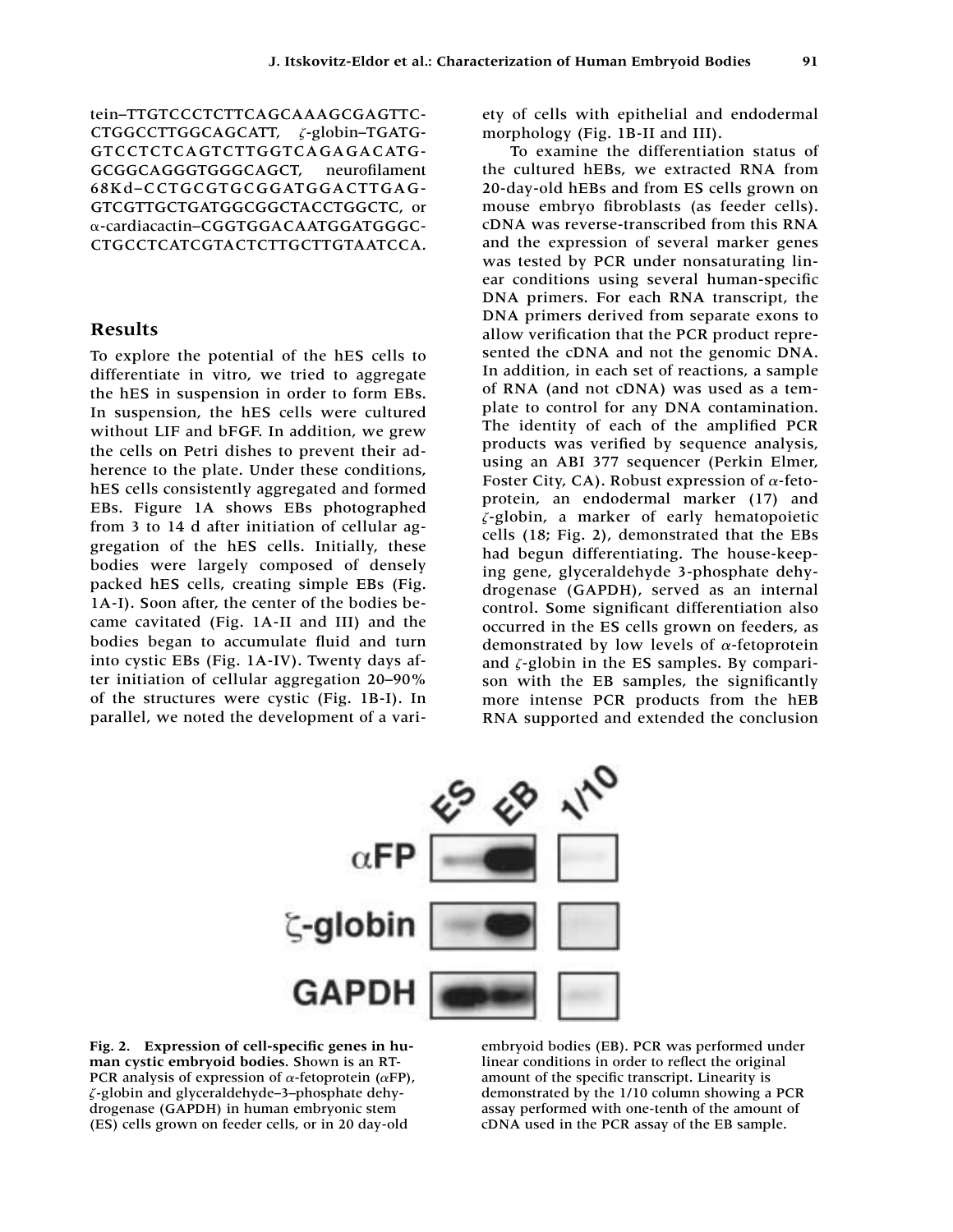

**Fig. 3. In situ hybridization analysis of embryoid bodies.** Shown is in situ hybridization detection of expression of neurofilament 68Kd subunit (NF),  $\zeta$ -globin ( $\zeta$ Glob),  $\alpha$ -fetoprotein ( $\alpha$ FP) and  $\alpha$ cardiac actin (cAct) in 20-day-old EBs. Shown are 5  $\mu$  m paraffin–embedded serial sections of three

from microscopic examination that the hEB structures were more differentiated.

To regionally characterize the differentiating cells within the EBs we examined by in situ hybridization the expression of four cellspecific molecular markers, all of which were transcribed very early during embryonic differentiation. Thus, serial sections of the EBs were hybridized with 5'-biotinylated 2'-Omethyl cRNA probes specific to  $\alpha$ -fetoprotein (17),  $\zeta$ -globin (18),  $\alpha$ -cardiac actin (19) or neurofilament 68Kd (20). As shown in Fig. 3, each of these probes reproducibly labeled distinct cell layers in the hEBs. The endodermal marker  $\alpha$ -fetoprotein was primarily expressed in the interior part (Fig. 3) and in some hEBs it was also expressed in the exterior layer. A similar pattern of expression of  $\alpha$ -fetoprotein was observed by others in EBs derived from human embryonic germ cells (21). In each of the sections, the labeled cells were localized in a specific area, suggesting that they were either clonal, and derived from the same progenitor cell, or that the different

different EBs stained with hematoxylin and eosin (H&E) or hybridized to specific 5-biotinilated RNA probes and labeled with a fluorogenic product of streptavidin-conjugated alkaline phosphatase (16). Con-hybridization with nonspecific RNA. Scale bar, 100  $\mu$  m.

cells were all affected by similar signals and, thus, differentiated to the same specific lineage.

Differentiation into the myocardial lineage was reported to induce development of pulsing muscle in mEBs (22). In a minority of the cystic hEBs, rhythmic pulsing was observed. In Fig. 4, we demonstrate a large vacuolated embryoid body, including cardiac muscle cell layers that were pulsing in a synchronous rhythm of about 30 pulses/minute (Fig. 4A and B). In situ hybridization of sections from this EB with a probe for  $\alpha$ -cardiac actin, a marker of embryonic myocardial cells (19), revealed that the central cavity was indeed surrounded by cardiac muscle cells (Fig. 4C).

To further characterize the differentiated ES cells we dissociated embryoid bodies with trypsin and plated the cells as a monolayer. Cells of various morphologies were recognized, among them neuron-like cells. These cells expressed the neuronal marker neurofilament 68Kd, as evident by an in situ hybridization assay (Fig. 5).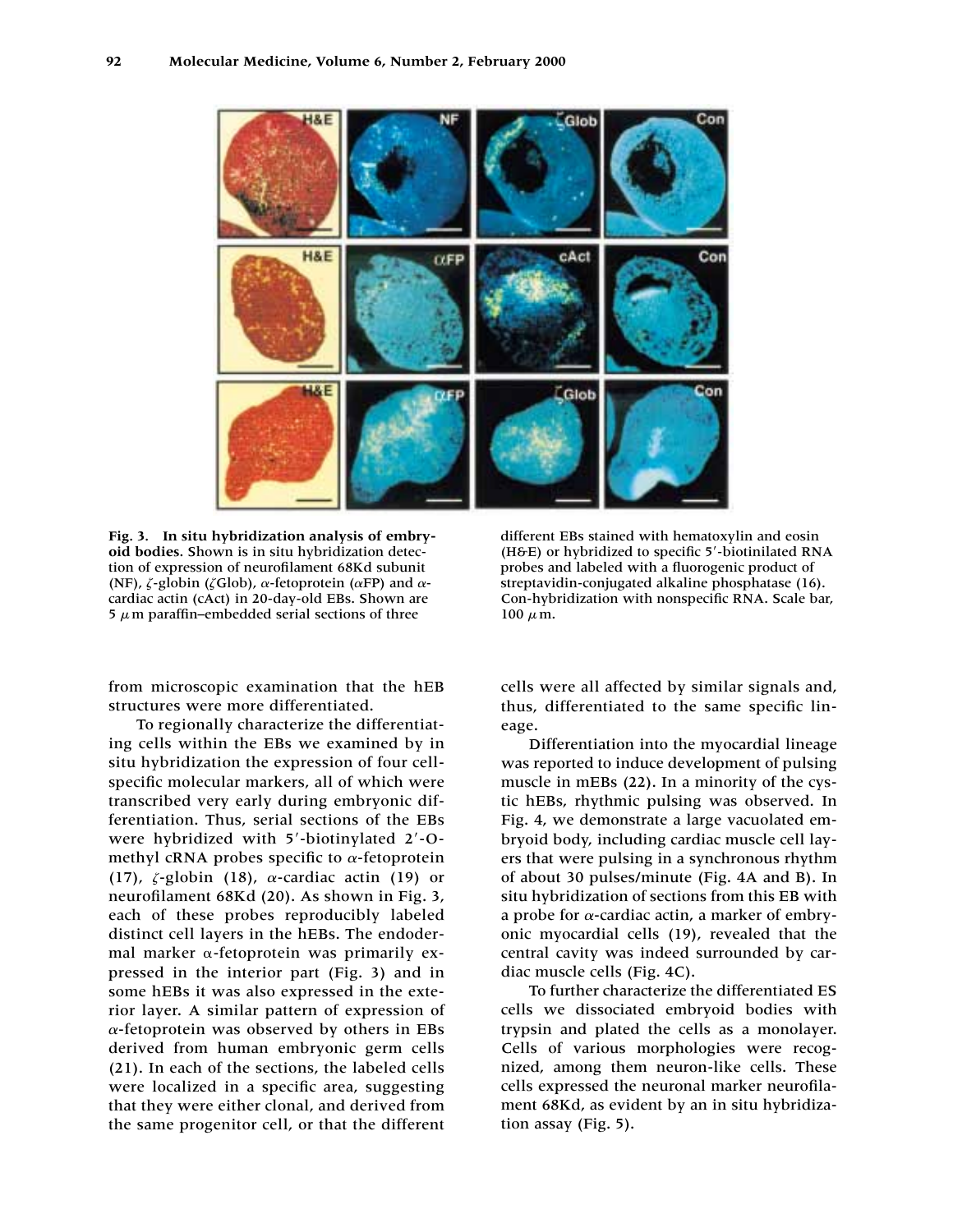

**Fig. 4. Cardiac muscle differentiation depicted in a pulsing embryoid body.** (A) Contracting embryoid body. Shown is a video micrograph of a pulsing EB in a relaxed or contracted state. Light absorption in the video micrographs was color coded in either green or red; the two photos were overlaid to demonstrate the changes in opacity, reflecting contraction during the pulsation of the EB. Scale bar, 200  $\mu$  m. (B) Rhythmic contraction. Pre-

## **Discussion**

Our findings demonstrate that hES cells readily differentiate to cystic EBs in a similar manner and time scale to those reported for mES cells. In ES cells derived from the primate rhesus monkey, it was reported that differentiation was somewhat disorganized and the cells did not develop cystic embryoid bodies (13). However, human embryonic germ cells also developed into embryoid bodies similar to our ES cells (21). Until now, the hES cells were shown to differentiate into the various embryonic lineages only in teratomas. Here, we demonstrate that human ES cells, when differentiating in suspension in vitro, acquire molecular markers specific to the three embryonic germ layers. The different markers used reflect development into hematopoietic cells (*-*-globin), myocardial cells  $(\alpha$ -cardiac actin), neuronal cells (neurofilament 68Kd) and endodermal cells ( $\alpha$ -fetoprotein). The differentiating cells also acquired characteristic morphologies, distinct for the hEB regions exsented is the magnitude of contraction recorded from the pulsing EB over 20 sec. (C) Layered cardiac muscle cells. Shown are serial sections from the pulsing EB, including in situ hybridization depicting expression of  $\alpha$ -cardiac actin (cActin) in it. Also shown is a section stained with hematoxylin and eosin ( $H\delta E$ ) and a section hybridized with nonspecific RNA (control). Scale bar, 100  $\mu$ m.

pressing different markers. They further developed new functions, as evident from the appearance of pulsing muscle cells. As in the mouse, the embryoid bodies displayed the potential to differentiate into various lineages, but no pattern formation or organized organogenesis was observed.

Our findings open the field to direct in vitro differentiation of human ES cells into specific lineages. These can serve as a source of mature cells, which may be used in cell transplantation and offer an opportunity to study in vitro processes involved in early human embryogenesis.

## **Acknowledgments**

We are grateful to Oren Schuldiner for assistance and many helpful suggestions. The study was partially supported by the Alon Foundation (to N.B.).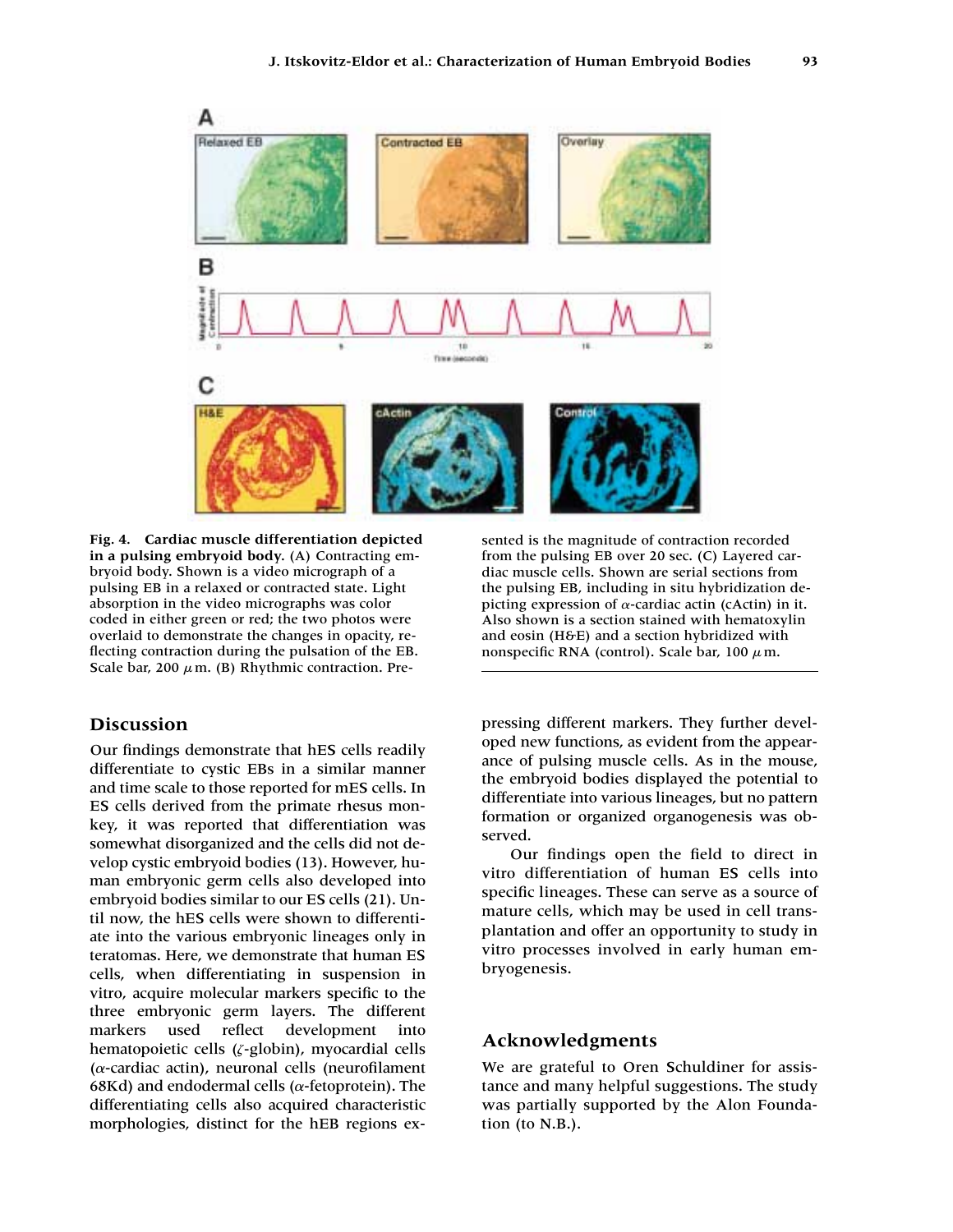B



### **References**

- 1. Robertson EJ. (1987) Embryo-derived stem cell lines. In: Robertson EJ (ed). *Teratocarcinomas and Embryonic Stem Cells, a Practical Approach.* IRL Press, Oxford, pp. 71–112.
- 2. Dushnik-Levinson M, Benvenisty N. (1995) Embryogenesis in vitro: study of differentiation of embryonic stem cells. *Biol. Neonate* **67:** 77–83.
- 3. Capecchi MR. (1989) Altering the genome by homologous recombination. *Science* **244:** 1288–1292.
- 4. Rossant J, Joyner AL. (1989) Towards a molecular-genetic analysis of mammalian development. *Trends Genet.* **5:** 277–283.
- 5. Wobus AM, Holzhausen H, Jakel P, Schoneich J. (1984) Characterization of a pluripotent stem



D



of neurotic outgrowth. The cells with neuritic outgrowth express neurofilament 68Kd as evident by a fluorogenic product in the cells after in situ hybridization with the neuronal marker (C and D). Scale bar, 100  $\mu$  m.

cell line derived from a mouse embryo. *Exp. Cell. Res.* **152:** 212–219.

- 6. Wiles MV, Keller G. (1991) Multiple hematopoietic lineages develop from embryonic stem (ES) cells in culture. *Development* **111:** 259–267.
- 7. Lindenbaum MH, Grosveld F. (1990) An in vitro globin gene switching model based on differentiated embryonic stem cells. *Genes Dev.* **4:** 2075–2085.
- 8. Bain G, Kitchens D, Yao M, Huettner JE, Gottlieb DI. (1995) Embryonic stem cells express neuronal properties in vitro. *Dev. Biol.* **168:** 342–357.
- 9. Levinson-Dushnik M, Benvenisty N. (1997) Involvement of hepatocyte nuclear factor 3 in endoderm differentiation of embryonic stem cells. *Mol. Cell. Biol.* **17:** 3817–3822.